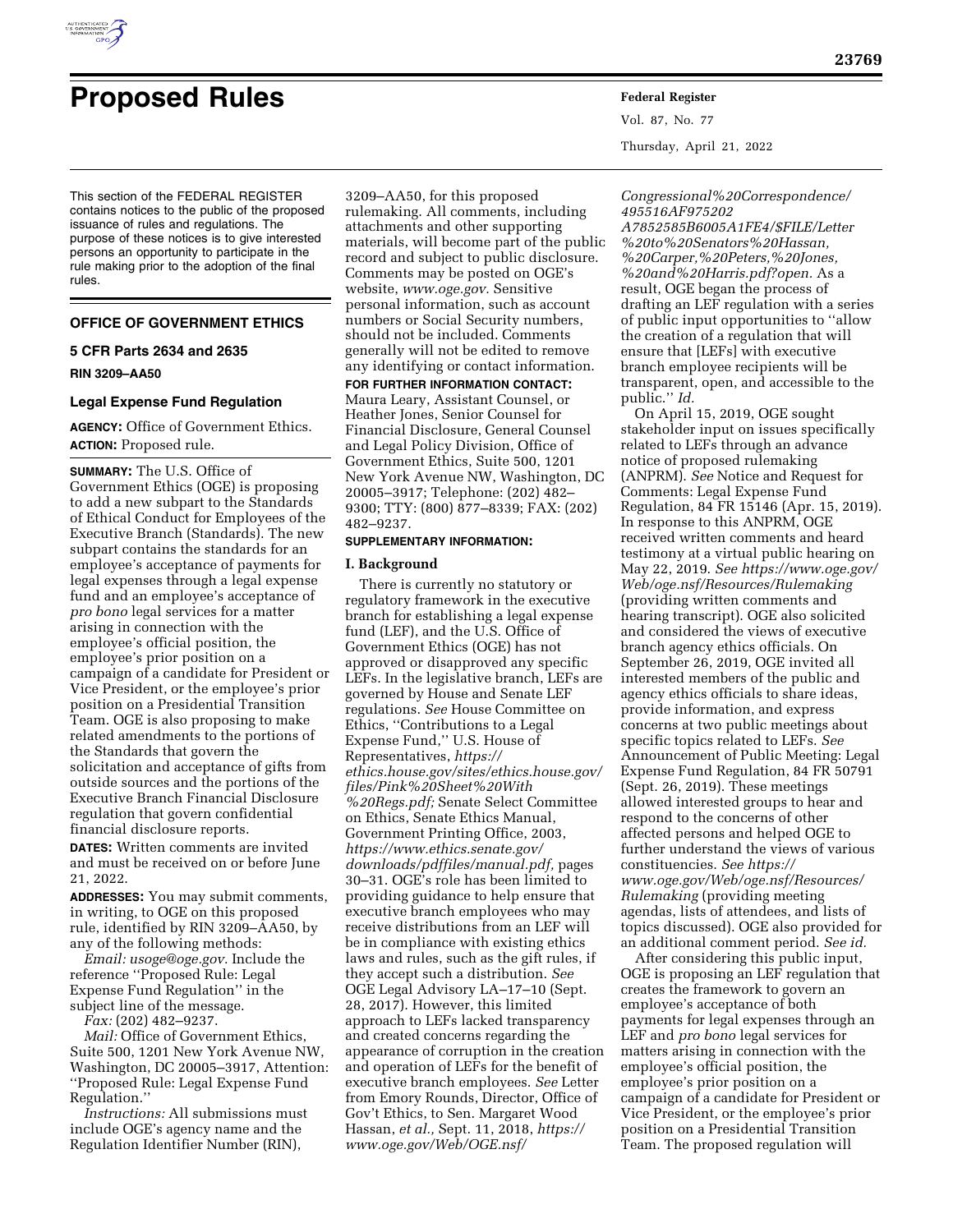more clearly spell out who is a prohibited donor, establish donation caps, and require transparency in the form of quarterly, publicly available reports.

OGE has consulted with the Department of Justice and the Office of Personnel Management pursuant to section 201(a) of Executive Order 12674, as modified by Executive Order 12731, and the authorities contained in titles I and IV of the Ethics in Government Act of 1978.

# **II. Analysis of Proposed Rule Amendments**

OGE is proposing to add a new subpart J to the Standards of Ethical Conduct for Employees of the Executive Branch (Standards). The new subpart contains the standards for an employee's acceptance of payments for legal expenses through an LEF and an employee's acceptance of *pro bono* legal services for matters arising in connection with the employee's past or current official position, the employee's prior position on a campaign of a candidate for President or Vice President, or the employee's prior position on a Presidential Transition Team (hereafter referred to as ''covered legal matters''). OGE has authority to issue a legal expense fund regulation pursuant to title IV of the Ethics in Government Act of 1978; sections 201(a) and 403 of Executive Order 12674 (as modified by E.O. 12731), and 5 U.S.C. 7301, 7351(c), and 7353(b)(1). OGE is also proposing to make related amendments to the portions of the Standards that govern the solicitation and acceptance of gifts from outside sources in subpart B (''gift rules''). Chiefly, OGE is proposing a new exception to the gift rules for legal expense payments or services for covered legal matters, so long as the payments or services are provided in accordance with proposed subpart J. Finally, OGE is proposing to make related amendments to the portions of the Executive Branch Financial Disclosure regulation that govern confidential financial disclosure reports.

Under the proposed amendments, employees must comply with proposed subpart J to accept legal expense payments from LEFs or *pro bono* legal services for any covered legal matters. However, proposed subpart J contemplates that, to the extent a gift exclusion or exception in subpart B (*e.g.,* gifts based on a personal relationship; gifts of discounts and similar benefits; employee benefits plans maintained by current or former employers) applies, an employee may continue to use those means to accept

legal expense payments or services for covered legal matters instead of establishing an LEF under subpart J. The employee is required to comply with proposed subpart J or use a gift exclusion or exception in subpart B regardless of whether payments are given from a prohibited source or given because of the employee's official position.

#### *A. Subpart J of the Standards*

Proposed subpart J contains the standards for the creation, administration, and termination of an LEF that is established to receive contributions and to make distributions of legal expense payments for covered legal matters. Proposed subpart J also contains the standards for an employee's acceptance of *pro bono* legal services for covered legal matters.

# Proposed § 2635.1002: Applicability and Related Considerations

Proposed § 2635.1002 describes the covered legal matters for which an employee must comply with proposed subpart J to accept legal expense payments or *pro bono* legal services. Given the nature of the covered legal matters and their connection to the employee's government position, OGE believes it is necessary to regulate legal expense payments for covered legal matters through proposed subpart J to help ensure that employees avoid any action that might result in or create the appearance of using public office for private gain. In contrast, OGE believes that the gift rules in subpart B of the Standards are appropriate to govern gifts of legal expense payments for personal matters. Such gifts, which are not distinguishable from other personal gifts, may be accepted, for example, under the personal relationship exception or as a discount or similar benefit. These gifts do not trigger the heightened concern of payments for legal expenses arising from an employee's official position. Therefore, proposed section 1002 excludes payments for legal expenses arising from personal matters from coverage by this subpart. This treatment is largely consistent with House and Senate LEF regulations.

Proposed § 2635.1002 also makes clear that employees may accept a payment for legal expenses without having to establish and administer an LEF if that payment is otherwise permissible under a gift exclusion or exception in subpart B. When soliciting public input, OGE received a number of comments expressing concern that a legal expense fund regulation would restrict employees from accessing legal

services through other allowable means. To the extent that these other means are permissible under a gift exclusion or exception in subpart B (*e.g.,* gifts based on a personal relationship; gifts of discounts and similar benefits; employee benefits plans maintained by current or former employers), an employee may continue to use those means to accept legal expense payments or services for covered legal matters instead of establishing an LEF under subpart J. OGE welcomes comment on the continued use of these exceptions for legal expense payments.

Finally, proposed § 2635.1002 reminds employees that, in addition to the rules set out in subpart J, other provisions in the Standards continue to apply to employees. Subpart J does not override these rules, and employees must ensure that they continue to abide by them. The proposed section sets out relevant related considerations for employees (*e.g.,* gifts between employees, impartiality concerns) when accepting payments for legal expenses through an LEF or accepting *pro bono*  legal services. For example, the creation and administration of an LEF may only be done in the employee's personal capacity. As a result, the payments must be solicited and accepted consistent with the provisions in subpart G of the Standards relating to the use of public office for private gain, use of nonpublic information, use of government property, and use of government time. However, this section is not allinclusive, and employees are strongly encouraged to consult with their agency ethics officials on the application of these rules to their proposed activities.

# Proposed § 2635.1003: Definitions

Proposed § 2635.1003 sets out the applicable definitions for subpart J. Although the definitions set forth in this section are largely self-explanatory, the importance of these terms in determining the coverage of this regulation warrants additional emphasis. This section defines the term ''legal expense payment,'' which is the type of payment covered by this regulation. This section also defines ''legal expense fund,'' a fund established, in accordance with subpart J, to receive contributions and to make distributions of the legal expense payments. The definitions of ''arising in connection with the employee's past or current official position,'' ''arising in connection with the employee's prior position on a Presidential Transition Team,'' and ''arising in connection with the employee's prior position on a campaign'' are also threshold concepts in determining whether the legal matter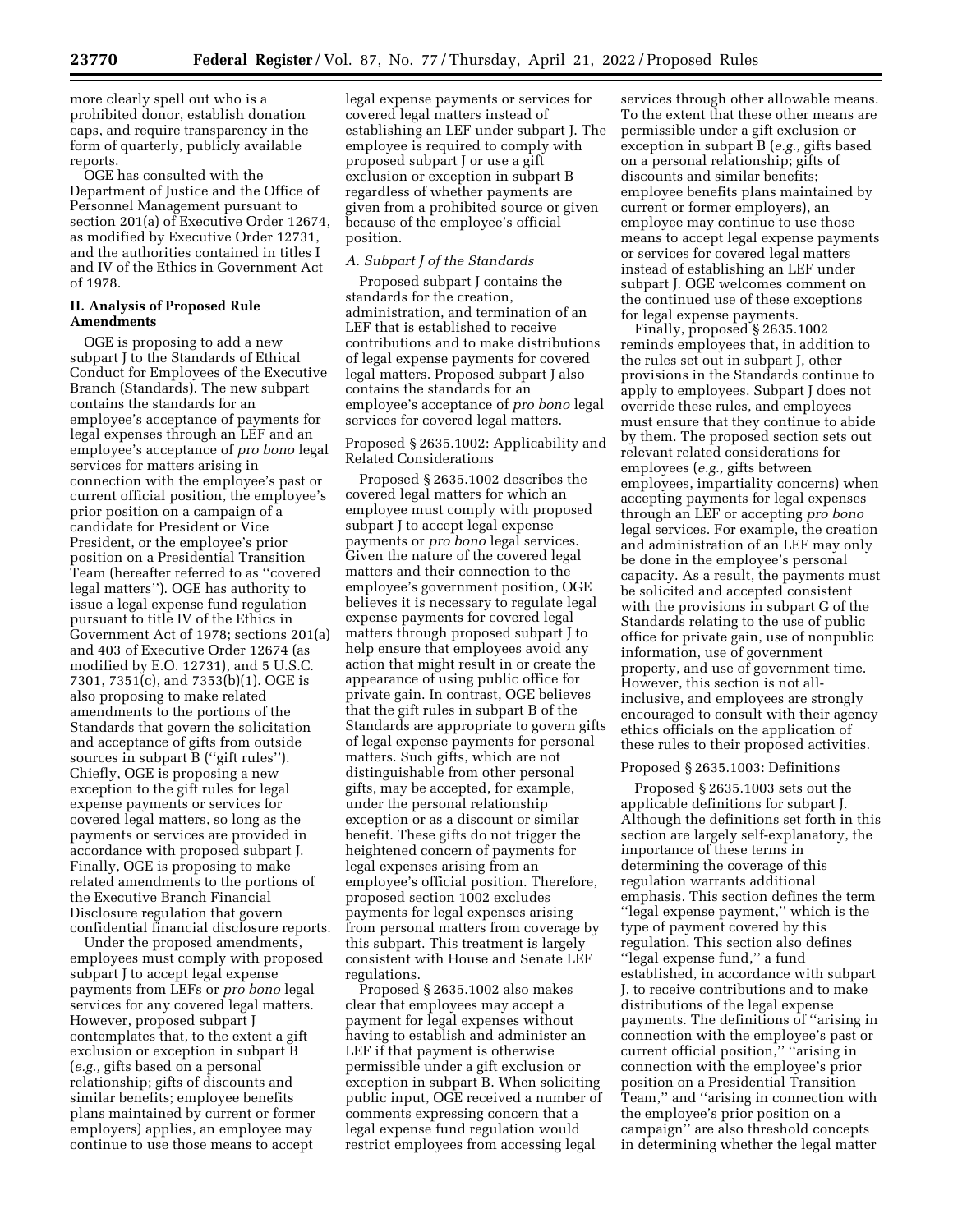for which an employee beneficiary seeks to accept legal expense payments is covered by this subpart. Covered legal matters can include bringing a legal claim or being subject to a claim. If the employee's legal matter does not fall within one of these three definitions, it will be considered to be personal and will not be covered by this subpart.

# Proposed § 2635.1004: Establishment

Proposed § 2635.1004 sets out the standards for establishing an LEF. OGE is proposing to require that all LEFs be structured as trusts with a single beneficiary. OGE received many comments expressing a strong preference for LEFs to be structured exclusively as trusts. The commenters emphasized that the trust structure creates a fiduciary duty between the trustee and beneficiary that, in the words of one public interest organization, ''provide[s] the best protection for public servants, who could be certain that the distributions will not be withheld or disbursed according to political pressures.'' Although other structures, such as LLCs, partnerships, and 527 organizations, were considered, such entities would not provide similar protections. Additionally, most commenters strongly supported allowing only a single, named beneficiary of an LEF trust. In written comments and statements during the public meetings, commenters repeatedly objected to permitting group LEFs. Several commenters voiced an overriding concern about the appearance of corruption resulting from discretionary distributions from a group LEF to employees, as well as the difficulty of properly and meaningfully screening for prohibited donors.

OGE shares these appearance concerns. Accordingly, the proposed regulation requires that employees who wish to establish a legal expense fund do so through a trust with a single, named beneficiary. OGE recognizes, however, that the financial costs and personal burdens associated with establishing a trust can create significant barriers to entry for many employees who are not wealthy, well-connected, or well-known. OGE's proposed alternative mechanisms to receive or pay for legal services—such as *pro bono* legal services, assistance from employee welfare organizations, and existing gift rule exceptions—address some of the access concerns for employees who do not have the financial or other means to establish or effectively raise money through an LEF. However, given the concern that the single-beneficiary trust structure may prevent some executive branch employees from receiving

financial assistance, OGE is soliciting additional comment on singlebeneficiary versus multiple-beneficiary trusts.

Proposed § 2635.1004 sets out limitations on who may serve as an LEF trustee. The section requires legal expense funds to be administered by a trustee who is not: (1) The employee beneficiary, (2) their spouse, parent, or child, (3) another federal employee, (4) an agent of a foreign government, (5) a lobbyist, or (6) a person who has interests substantially affected by the performance or nonperformance of the employee beneficiary's official duties. These limitations are proposed to ensure that the trustee is independent from the employee beneficiary and can perform the trustee's fiduciary duties without interference. Several commenters emphasized the importance of such limitations on who may serve as trustee.

Proposed § 2635.1004 further requires employees seeking to establish an LEF to submit an LEF trust document to the employee's Designated Agency Ethics Official (DAEO) for approval, unless the employee is an anonymous whistleblower who chooses to submit the document to OGE for review and approval. The DAEO must then review the LEF trust document for compliance with the regulation. If the LEF trust document is compliant, the DAEO must approve the document. Once the DAEO approves the LEF trust document, the signed document must be forwarded to OGE within seven calendar days. At that point, the employee beneficiary may begin to accept contributions and distributions through the LEF. OGE believes agency ethics officials should initially review and approve LEF trust documents, as the executive branch ethics program has a decentralized structure in which agency ethics officials have primary responsibility for their agency's ethics program. These ethics officials understand the work of the agency and are best suited to be able to identify potential conflicts of interest.

However, OGE recognizes the need for heightened scrutiny and consistency across the executive branch with regard to the most senior executive branch employees. Accordingly, OGE will conduct a secondary review of the LEF trust documents of the employees whose financial disclosure reports are reviewed by OGE pursuant to the Ethics in Government Act, 5 U.S.C. app. 103, as well as the documents of all White House Office and Office of the Vice President employees. OGE will review the LEF trust document to determine whether it conforms with the requirements established by this

subpart. During this review period, an employee beneficiary may continue to accept contributions and distributions through the DAEO-approved LEF trust. However, if the LEF trust document is defective or non-compliant, OGE will notify the approving agency and the employee beneficiary or the employee beneficiary's trustee or representative, who will have 30 calendar days to take necessary corrective action. Additionally, OGE will review and approve LEF trust documents for anonymous whistleblowers who elect not to file with their agency. In that unusual circumstance, the agency DAEO will not be made aware of an anonymous whistleblower's trust documents in order to screen for potential conflicts requiring recusal. OGE believes the importance of anonymity for whistleblowers outweighs the benefit gained by agency ethics officials being able to screen for potential conflicts, because the potential donors most likely to present significant conflicts issues are prohibited from donating to LEFs. In addition, OGE will review the trust documents of anonymous whistleblowers for conflicts of interest, which could lead to the employee returning donations or recusing from conflicts, as needed.

Under proposed section 2635.1004, employee beneficiaries are required to have the trust document approved by the DAEO before being able to accept contributions. This step mirrors the procedures used by the legislative branch and ensures that the LEF will be in compliance with the proposed rule. All approved, signed LEF trust documents, except for those of anonymous whistleblowers, will be made publicly available on OGE's website. Although employees may only establish or maintain one LEF trust at a time, if multiple legal matters arise at the same time, the scope of an existing trust may be amended. If a second legal issue arises, that employee may establish a second fund for that separate legal matter after that employee has terminated the first LEF.

# Proposed § 2635.1005: Administration

Proposed § 2635.1005, in conjunction with proposed § 2635.1006, sets out the standards for the administration of an LEF. In response to various comments on the importance of having an independent trustee with a fiduciary duty to the employee beneficiary, proposed § 2635.1005 specifies the duties and powers of the trustee as the fiduciary for the employee beneficiary. This section also makes clear that an employee beneficiary may not exercise control over the LEF property, which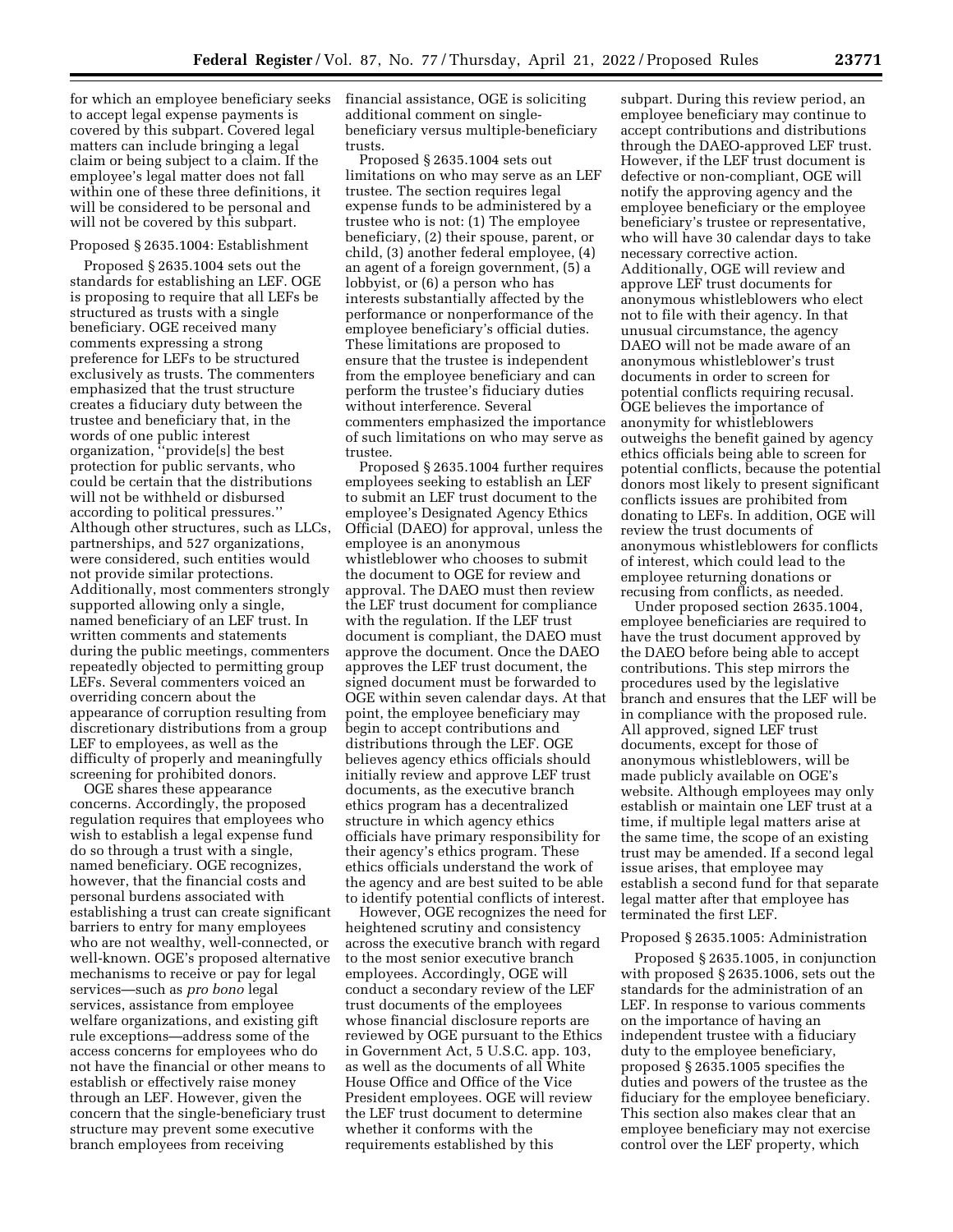further ensures the trustee's independence.

# Proposed § 2635.1006: Contributions and Use of Funds

Proposed § 2635.1006 provides that an LEF may only accept contributions of payments for legal expenses from permissible donors, and lists the types of donors who are prohibited. OGE modeled this section after the House and Senate LEF rules, which list the types of donors who are (and are not) permitted to donate. OGE believes that providing a list of prohibited donors will assist the trustee in complying with this section, and will result in increased transparency for the public about who is a prohibited donor. Inherent in this process is the expectation that the trustee will need to consult with the DAEO as needed.

Many commenters shared similar views on the types of donors most likely to raise potential appearance of corruption concerns. Several commenters also sought a prohibition on donations from organizations because the source of an organization's funding may be unknown to an employee beneficiary and the agency ethics official. Although the House and Senate LEF rules do not prohibit most donations from organizations, OGE nonetheless believes that limiting the donors to individuals will provide additional safeguards against corruption and the appearance of corruption, as well as provide for easier screening by the trustee. Currently, OGE has proposed only a narrow exception permitting donations from a national committee of a political party or donations from campaigns, in the case of former members of a campaign of a candidate for President or Vice President. This narrow exception only applies if the donation is not otherwise prohibited by law and the entity is not substantially affected by the performance or nonperformance of an employee beneficiary's official duties. OGE believes that existing campaign finance rules provide sufficient transparency. However, OGE is soliciting additional comment on expanding the exception to allow certain nonprofit organizations, such as  $501(c)(3)$  and  $501(c)(4)$  organizations, to donate to an employee's LEF.

With regard to individual contribution limits, commenters proposed amounts ranging from \$5,000 to \$250,000. House LEF rules limit contributions to \$5,000 per year, while Senate LEF rules limit contributions to \$10,000 per year. OGE is proposing a contribution limit of \$10,000 per year from any single permissible donor.

OGE's proposed annual limit is consistent with the annual limit imposed by the Senate. OGE believes that this limit, combined with the proposed requirement that contributions generally must come from individuals, adequately balances an employee beneficiary's need for legal expense payments with potential appearance of corruption concerns. The proposed approach, which places no limit on the number of donors, prevents employees from relying on any single source for donations. OGE welcomes comment on this proposed approach.

Proposed § 2635.1006 also sets out the permissible uses of funds. Several commenters emphasized the importance of limiting the use of LEF payments to those uses related to defraying the employee's legal costs, and not allowing use for other reasons, such as partisan political purposes. OGE agrees, and included this requirement in the regulation in order to clarify the fiduciary responsibilities of the trustee and to reassure the public and donors that the donations are being used for legal expenses as defined in this subpart.

# Proposed § 2635.1007: Reporting Requirements

Proposed § 2635.1007 sets out the quarterly and employment termination reporting requirements. OGE received many comments stating that contributions and distributions through LEFs should be made publicly available on a regular basis. Most of the comments OGE received suggested that OGE make quarterly reports available to the public, which mirrors the LEF reporting requirements of the legislative branch. OGE has incorporated this requirement into the proposed regulation, and set the proposed reporting threshold at \$250, which is the threshold set in the House LEF rules and higher than the \$25 threshold set in the Senate LEF rules.

The proposed regulation requires agency ethics officials to review the quarterly reports of most employees for compliance with the regulation. The proposed regulation also requires OGE to conduct a secondary review of the quarterly reports of the most senior employees, as well as anonymous whistleblowers who elect not to file with their agency. As with the initial certification, trustees filing quarterly reports should consult with agency ethics officials when necessary. When approving a report filed under this section, agency ethics officials will make determinations to the best of their ability based on the information they have been provided. If an improper

donation is discovered in the course of the review or by the public at a later time, the beneficiary, with the assistance of the trustee, must return the donation.

Under the proposed rule, all quarterly reports, except for those of anonymous whistleblowers, will be made publicly available on OGE's website. The primary goal of the public posting requirement is transparency. In 2004, OGE issued a letter stating that the public reporting provisions of the Ethics in Government Act (EIGA) constitute the exclusive authority under OGE's jurisdiction to require public financial disclosure. OGE Inf. Adv. Op. 04x3 (Apr. 19, 2004). This statement stems from the following language in EIGA: ''[T]he provisions of this title [title I] requiring the reporting of information shall supersede any *general* requirement under any other provision of law or regulation with respect to the reporting of information required for purposes of preventing conflicts of interest or apparent conflicts of interest.'' 5 U.S.C. app. 107(b) (emphasis added). OGE does not consider the proposed LEF reporting requirement to be a ''general'' public financial disclosure reporting requirement that would be superseded by EIGA. The reporting provision is not ''applicable to the occupants of positions . . . that are categorized by the provision in general terms.'' *See* 4B Op. O.L.C. 566 (Apr. 11, 1980) (discussing the prerequisites for the supersession by EIGA of a statutory or regulatory reporting requirement). Rather, the requirement to report only applies to employees who choose to establish an LEF pursuant to these regulations.

In proposed § 2635.1007, OGE also recognizes the need for penalties for noncompliance with the standards set forth in the proposed regulation. If an LEF receives an impermissible contribution, that contribution must be returned to the donor as soon as practicable but no later than the next reporting due date. If a report is filed after a due date, the employee may not accept contributions or distributions until the report is filed. Additionally, OGE will retain the authority to indefinitely prohibit employees from accepting contributions or distributions from an LEF if there is continuing or significant noncompliance.

# Proposed § 2635.1008: Termination of a Legal Expense Fund

Proposed § 2635.1008 sets out the reasons an employee beneficiary may terminate an LEF and provides requirements for distributing excess funds. OGE received comments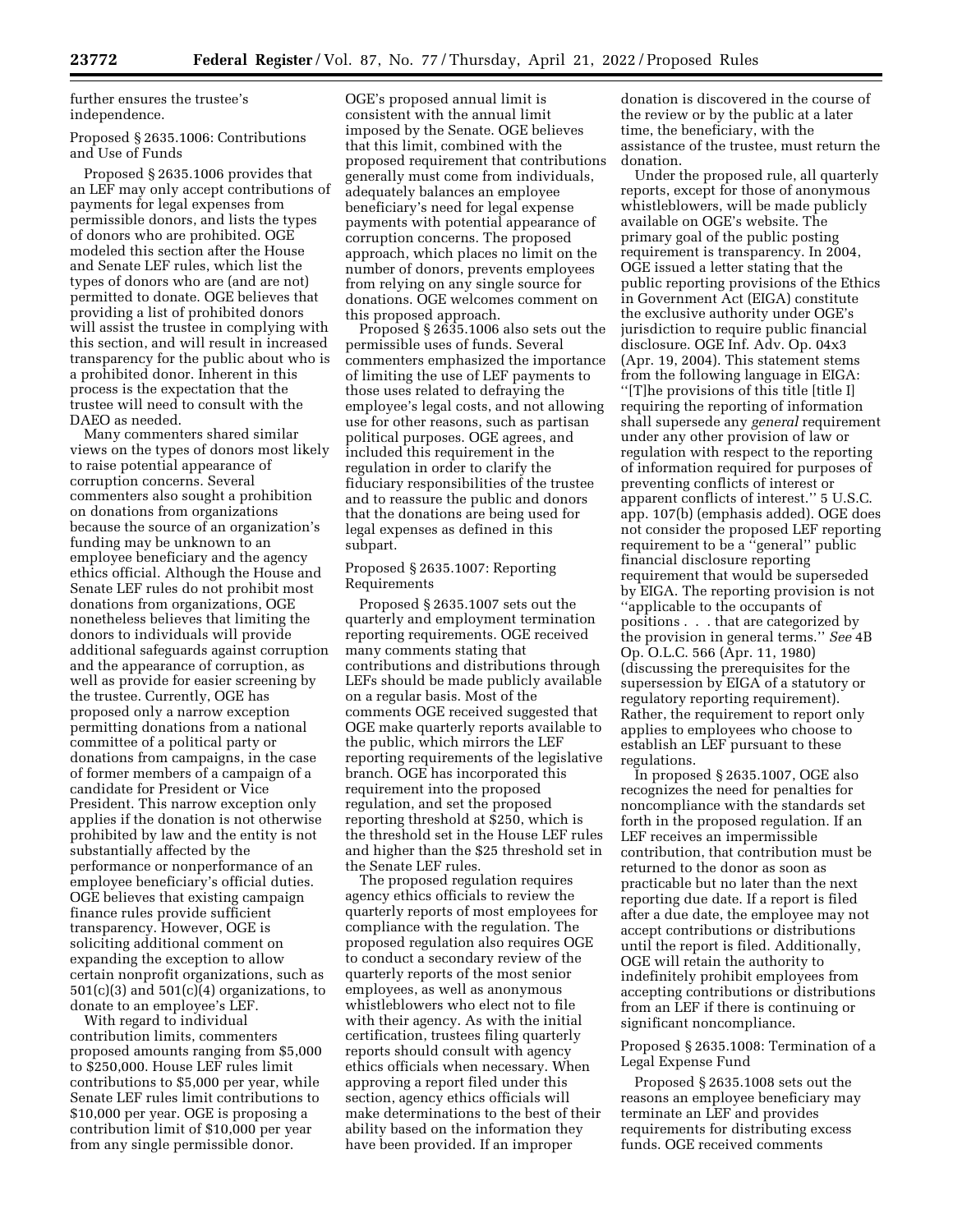suggesting that unused funds should be returned to the donors on a *pro rata*  basis or donated to a 501(c)(3) organization upon termination of an LEF, consistent with the House and Senate rules. Because of the difficulties inherent in returning funds to donors (*i.e.,* locating donors and ensuring timely return of funds), proposed § 2635.1008 requires a trustee to distribute excess funds to a 501(c)(3) organization within 90 days of termination. The organization must not be one that is established by the employee beneficiary, nor an organization with which the employee has a covered relationship within the meaning of  $\S 2635.502(b)(1)$ , nor can the beneficiary or the beneficiary's spouse or child be an officer, director, or employee of the organization. Additionally, the proposed regulation requires a trust termination report that serves as a final quarterly report and indicates the organization to which the excess funds were donated. OGE requests comment on whether the 501(c)(3) should or should not be named at the formation of the trust, or whether the selection of the 501(c)(3) should be left to the discretion of the trustee.

Proposed § 2635.1009: Pro Bono Legal Services

Proposed § 2635.1009 addresses employees' acceptance of *pro bono* legal services. Most commenters were in favor of permitting acceptance of appropriate *pro bono* legal services by employees, with sufficient limitations. Moreover, several commenters identified problems inherent in overly restricting acceptance of *pro bono*  services, including potential interference in attorney/client relationships and curtailing access to needed legal assistance for government employees. Accordingly, OGE has proposed rules specifically governing the acceptance of *pro bono* legal services, including *pro bono* services from public interest organizations. Proposed § 2635.1009 would prohibit employees from accepting *pro bono*  services from lobbyists, foreign governments or agents, or persons substantially affected by the performance or nonperformance of the employees' duties. The proposed rule otherwise permits employees to accept *pro bono* services in connection with covered legal matters. Additionally, OGE's rule as drafted allows employees to accept *pro bono* services directly from entities providing the legal services (such as law firms or nonprofits). However, OGE is soliciting comments on whether employees may accept legal services at a reduced cost or free of charge when the legal services are paid for by a nonprofit organization, such as a  $501(c)(3)$  or  $501(c)(4)$ , but the services are provided by attorneys outside of that organization.

# *B. Regulatory Amendments to Subpart B of the Standards*

OGE is proposing to make related amendments to the portions of the Standards that govern the solicitation and acceptance of gifts from outside sources, subpart B. Specifically, OGE is proposing a new exception for certain legal expense payments and *pro bono*  legal services provided in accordance with proposed subpart J. OGE is also proposing to revise § 2635.204(c) of the gift rules to clarify that an established employee organization may provide legal services pursuant to this section.

Proposed § 2635.204(n): Exception for Legal Expense Funds and Pro Bono Legal Services

OGE is proposing a new exception to the gift rules for legal expense payments or services for covered legal matters, so long as the payments or services are provided in accordance with proposed subpart J. However, regardless of whether an employee's legal expense payments or services for covered legal matters are from a prohibited source or given because of official position, that employee will still be subject to the requirements and safeguards established in subpart J.

Proposed § 2635.204(c): Discounts and Similar Benefits

OGE proposes revising § 2635.204(c) of the gift rules to clarify that an established employee organization may pay legal expenses pursuant to this section. The question of whether employees may accept free or discounted legal services through established employee organizations, such as unions or employee welfare organizations, arose during this regulatory process. OGE is aware that agencies have used § 2635.204(c)(2)(ii) to accept gifts of services (*e.g.,* financial counseling, visiting nurses) from employee benefit organizations. However, the language of this exception as currently written is ambiguous.

Accordingly, OGE proposes language under new  $\S 2635.204(c)(2)(iv)$  to clarify that employees may properly accept opportunities and benefits (including, but not limited to, legal services) offered by an established employee organization, when eligibility is based on the employee's status as an agency employee. OGE added a new § 2635.204(c)(2) exception rather than amend existing § 2635.204(c)(2)(ii)

because OGE did not want to confuse the intended purposes of the separate exceptions or link employee acceptance of benefits from employee organizations to similar benefits offered to the general public by outside groups. The proposed new exception is limited to ''established'' employee organizations, such as employee welfare groups for Federal employees, because the purpose of this exception is to allow employees to accept opportunities and benefits from pre-existing employee organizations with a general mission of providing assistance to agency employees, rather than from organizations established as a response to a specific investigation or established to help a specific employee. An employee organization need not be established before this regulation going into effect; rather, the organization should be established before a legal matter arises.

# *C. Regulatory Amendments to Confidential Financial Disclosure Reporting Requirements*

OGE is proposing to revise § 2634.907(g)(5) of part 2634 to remove the requirement that anonymous whistleblowers who happen to be confidential financial disclosure report filers report gifts for payment of legal expenses related to the whistleblowing activity. Confidential financial disclosure reports are always reviewed by the ethics office of a filer's agency and are often reviewed by the filer's supervisor. The disclosure of the payment of legal expenses as gifts may reveal the whistleblower, which would undermine the protections that whistleblowers are provided under the various whistleblower protection statutes. *See* 5 U.S.C. 2302(b)(8), (b)(9)(C); *see also* 5 U.S.C. app. II, 8H; 50 U.S.C. 3033, 3517; 28 CFR 27.1. OGE believes the possible harm to an anonymous whistleblower outweighs the value of disclosing the information, particularly given requirements in proposed subpart J. In addition, during OGE's information gathering process several public interest groups expressed support for maintaining the anonymity of whistleblowers. At this time, OGE is unable to propose a similar exception for public financial disclosure filers because there is no such exception in the Ethics in Government Act, 5 U.S.C. app. 102(a)(2).

#### **III. Matters of Regulatory Procedure**

# *Regulatory Flexibility Act*

As Director of the Office of Government Ethics, I certify under the Regulatory Flexibility Act (5 U.S.C.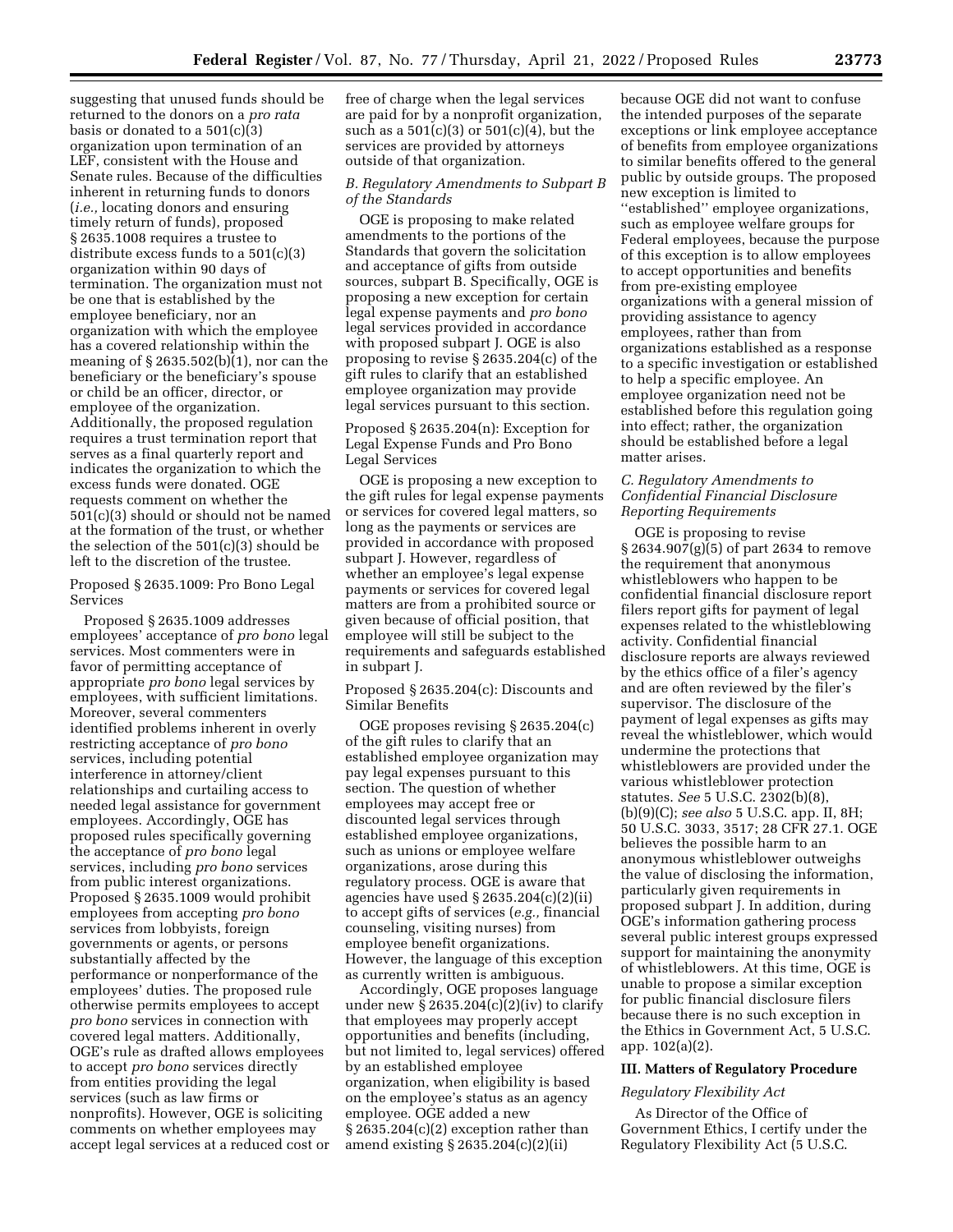chapter 6) that this proposed rule will not have a significant economic impact on a substantial number of small entities because it primarily affects current Federal executive branch employees.

#### *Paperwork Reduction Act*

The Paperwork Reduction Act (44 U.S.C. chapter 35) applies because this regulation creates information collection requirements that require approval of the Office of Management and Budget. The information collection requirements imposed by the proposed regulation are directed at beneficiaries of legal expense funds, who are current executive branch employees. OGE notes that an employee beneficiary who is leaving executive branch employment is required to file an employment termination report no later than their last day of employment. At the same time, a 30-day filing extension may be granted for good cause shown. Although it is possible that a beneficiary may file a termination report after leaving government service after having received an extension, the information collection requirement is directed toward current employees. OGE also notes that there are no independent information collection requirements on trustees.

In fulfilling the regulatory requirements, employee beneficiaries must in turn collect information from (1) donors who contribute to the legal expense fund for the payment of legal expenses and (2) payees who receive payments distributed from the legal expense fund. Together, this information collection is titled ''OGE Legal Expense Fund Information Collection.''

OGE plans to seek Paperwork Reduction Act approval of this new information collection. The purposes of the OGE Legal Expense Fund Information Collection include, but are not limited to, obtaining information relevant to a conflict-of-interest determination, and disclosing on the OGE website information submitted pursuant to 5 CFR part 2635, subpart J. The authority for this information collection is addressed in the Supplementary Information section.

OGE estimates that there will be approximately 110 Respondents annually. It is anticipated that there may be an average of five legal expense fund trusts in existence each year. Each trust is anticipated to have approximately 20 donors, whose reporting requirements are tied to the frequency with which they donate, and approximately two payees, who will submit information each time they receive a distribution.

OGE estimates that the total annual burden will be approximately 9 to 10

hours. OGE estimates the estimated time per response to be an average of 5 minutes, with respect to each donor or payee communication to an employee beneficiary.

These estimates are based in part on OGE's knowledge of several legal expense funds that have been established for Executive branch employees, as well as OGE's consultation with the U.S. House of Representatives and the U.S. Senate regarding the legal expense funds that they oversee.

# *Request for Comments*

Agency and public comment is invited specifically on the need for and practical utility of this information collection, the accuracy of OGE's burden estimate, the enhancement of quality, utility, and clarity of the information collected, and the minimization of burden (including the use of information technology). OGE is currently exploring methods for collecting this information, and is seeking public comment. Potential methods may include, for example, the use of standard forms.

#### *Unfunded Mandates Reform Act*

For purposes of the Unfunded Mandates Reform Act of 1995 (2 U.S.C. chapter 5, subchapter II), this proposed rule will not significantly or uniquely affect small governments and will not result in increased expenditures by State, local, and tribal governments, in the aggregate, or by the private sector, of \$100 million or more (as adjusted for inflation) in any one year.

# *Executive Order 13563 and Executive Order 12866*

Executive Orders 13563 and 12866 direct agencies to assess all costs and benefits of available regulatory alternatives and, if regulation is necessary, to select the regulatory approaches that maximize net benefits (including economic, environmental, public health and safety effects, distributive impacts, and equity). Executive Order 13563 emphasizes the importance of quantifying both costs and benefits, of reducing costs, of harmonizing rules, and of promoting flexibility. This proposed rule has been designated as a ''significant regulatory action'' although not economically significant, under section 3(f) of Executive Order 12866. Accordingly, this rule has been reviewed by the Office of Management and Budget.

Currently, executive branch employees may accept gifts to pay for legal expenses from others directly and can also establish funds to accept

donations for such expenses, as long as the employee remains in compliance with the gift restrictions in subparts B and C of the Standards of Conduct and the criminal conflict of interest statutes. *See, e.g.,* OGE Legal Advisory LA–18–11 (Sept. 12, 2018); OGE Legal Advisory LA–17–10 (Sept. 28, 2017). In other words, there are currently costs for employees who establish an LEF in order to ensure compliance with ethics rules even in the absence of OGE's new proposed framework in subpart J, but compliance can be difficult and confusing as the current rules do not address these types of gifts specifically. OGE's role is currently limited to providing an LEF trust template or to providing technical assistance to help ensure that executive branch employees who may receive distributions from an LEF will be in compliance with existing ethics laws and rules.

Based on OGE's current experience under the status quo, it is estimated that approximately five executive branch employees may seek to establish or maintain an LEF annually. The proposed new framework will consist of the following activities: Establishment of the LEF trust; submission of trust documentation for agency review and approval; review and approval by OGE (where applicable); LEF trustee soliciting and accepting donations; LEF trustee screening donations to ensure the donor is permissible; LEF trustee overseeing distributions from the trust for the employee's legal expenses; preparing quarterly reports of contributions to and distributions from the LEF; submission of quarterly reports for agency review; review by OGE (where applicable); preparation of trust termination reports and/or employment termination reports; submission of those reports for agency review and OGE review (where applicable); and communications regarding all of the above. OGE estimates that the annual time burden for all of the above is 100 hours. Using an estimated rate \$325 per hour for the services of a professional trust administrator or private representative, the estimated annual cost burden is \$32,500. *See* Clio, Legal Trends Report 55 (2019), *[https://](https://www.clio.com/resources/legal-trends/2019-report/) [www.clio.com/resources/legal-trends/](https://www.clio.com/resources/legal-trends/2019-report/) [2019-report/](https://www.clio.com/resources/legal-trends/2019-report/)* (calculating an average hourly rate of \$319 for trust lawyers nationally). However, OGE estimates that the annual time burden under the status quo, if an employee establishes a legal expense fund that needs to comply with existing ethics rules, is 75 hours with an annual cost burden of \$24,375. Thus, the net increase from the status quo is approximately \$8,125 per fund.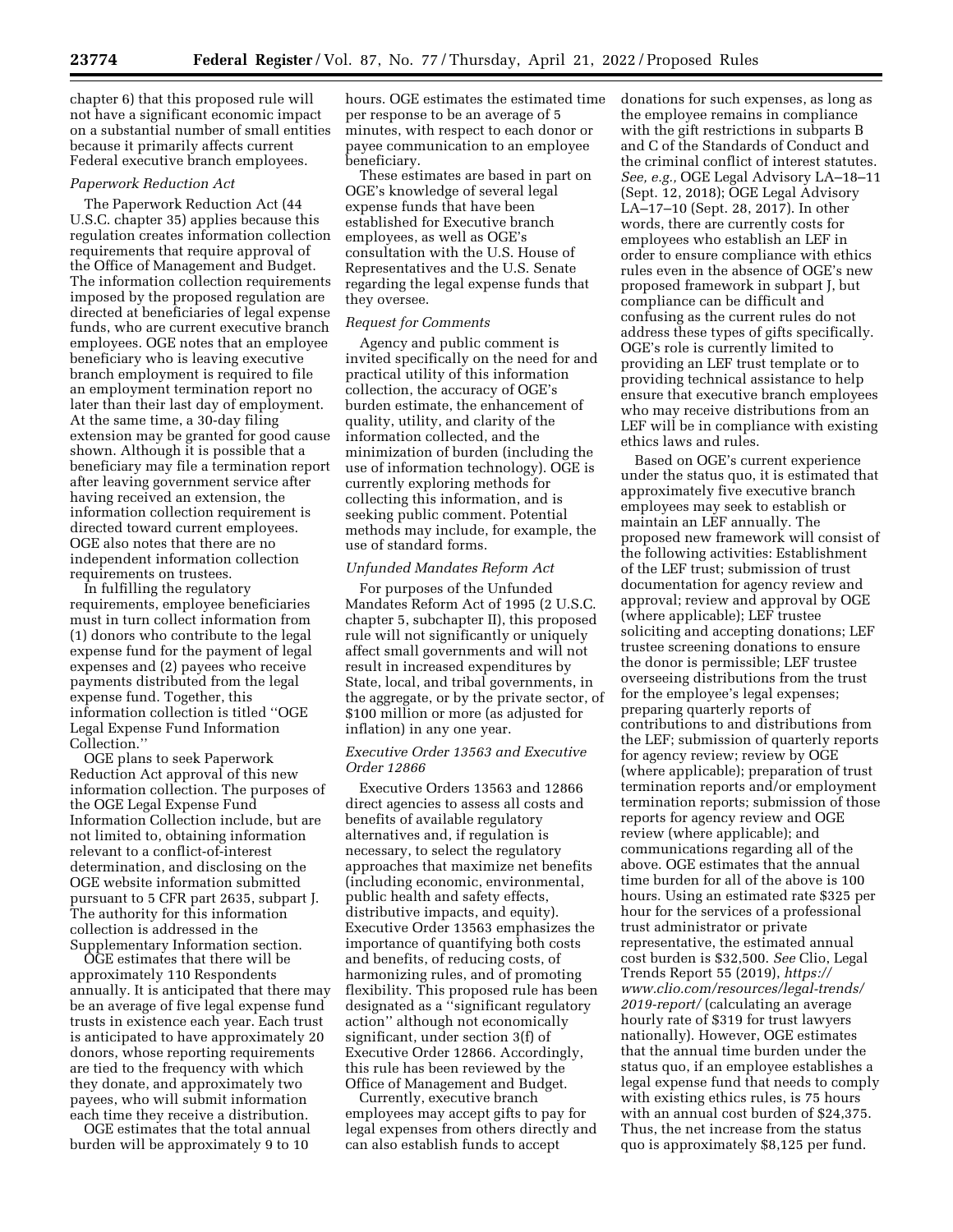The estimate of 75 hours is based, in part, on the estimated time burden for OGE's qualified trust program. *See* 84 FR 67743. That number was reduced because the status quo does not require review and approval of trusts or submission of reports to agencies and OGE. Under the status quo, a significant time burden does exist because the lack of a detailed framework requires additional research by employee representatives, consultation with agency ethics officials and OGE, and a more detailed review of each LEF donor in the absence of an enumerated list of permissible donors. The additional 25 hour estimate is based on the specific submissions required by proposed 5 CFR part 2635, subpart J. Specifically, submission of LEF trust fund establishing documents, quarterly reports, and termination reports; review by agencies and OGE of those submissions; and corresponding communications will increase the cost burden in comparison to the status quo. The burden on LEF donors specifically is unchanged because they would need to provide the same level of information under the status quo.

The benefits from implementing this new regulatory structure are significant. Employees' acceptance of payments for legal expenses relating to their official duties has triggered concerns from outside groups, Congress, and the media, in terms of appearance of corruption/corruption issues and a desire for transparency. Creating this regulation will provide a framework for screening for conflicts of interest and transparency, which will serve to protect both the agency and the employee. Further, the regulation will provide clarity to executive branch employees by articulating the process for establishing an LEF and the requirements in maintaining one, including: Defining prohibited donors, donation caps, review and approval of trust fund documents, and the submission of quarterly, publicly available reports. As a result of these requirements, as well as the increased public reporting requirements, the public will have increased confidence in the decision making of executive branch employees who accept gifts of legal expenses consistent with the new proposed subpart J.

# *Executive Order 12988*

As Director of the Office of Government Ethics, I have reviewed this proposed rule in light of section 3 of Executive Order 12988, Civil Justice Reform, and certify that it meets the applicable standards provided therein.

# *Executive Order 13175*

The Office of Government Ethics has evaluated this proposed rule under the criteria set forth in Executive Order 13175 and determined that tribal consultation is not required as this proposed rule has no substantial direct effect on one or more Indian tribes, on the relationship between the Federal Government and Indian tribes, or on the distribution of power and responsibilities between the Federal Government and Indian tribes.

#### **List of Subjects**

#### *5 CFR Part 2634*

Certificates of divestiture, Conflict of interests, Financial disclosure, Government employees, Penalties, Privacy, Reporting and recordkeeping requirements, Trusts and trustees.

#### *5 CFR Part 2635*

Conflict of interests, Executive branch standards of ethical conduct, Government employees.

Approved: April 12, 2022.

#### **Emory Rounds,**

*Director, U.S. Office of Government Ethics.* 

For the reasons set forth in the preamble, the U.S. Office of Government Ethics proposes to amend 5 CFR parts 2634 and 2635 as follows:

# **PART 2634—EXECUTIVE BRANCH FINANCIAL DISCLOSURE, QUALIFIED TRUSTS, AND CERTIFICATES OF DIVESTITURE**

■ 1. The authority citation for part 2634 continues to read as follows:

**Authority:** 5 U.S.C. app.; 26 U.S.C. 1043; Pub. L. 101–410, 104 Stat. 890, 28 U.S.C. 2461 note, as amended by Sec. 31001, Pub. L. 104–134, 110 Stat. 1321 and Sec. 701, Pub. L. 114–74; Pub. L. 112–105, 126 Stat. 291; E.O. 12674, 54 FR 15159, 3 CFR, 1989 Comp., p. 215, as modified by E.O. 12731, 55 FR 42547, 3 CFR, 1990 Comp., p. 306.

■ 2. Amend § 2634.907 by:

■ a. Revising paragraph (g)(5); and ■ b. Designating the example following paragraph (g)(5) as Example 1 to

paragraph (g). The revision reads as follows:

# **§ 2634.907 Report contents.**

\* \* \* \* \*

(g) \* \* \* (5) *Exceptions.* Reports need not contain any information about:

(i) Gifts and travel reimbursements received from relatives (see § 2634.105(o)).

(ii) Gifts and travel reimbursements received during a period in which the filer was not an officer or employee of the Federal Government.

(iii) Any food, lodging, or entertainment received as ''personal hospitality of any individual,'' as defined in § 2634.105(k).

(iv) Any payments for legal expenses from a legal expense fund or the provision of *pro bono* legal services, as defined in subpart J of part 2635 of this chapter, or any payments for legal expenses or the provision of *pro bono*  legal services that otherwise qualify for a gift exclusion or gift exception in subpart B of part 2635 of this chapter, if the confidential filer is an anonymous whistleblower as defined by § 2635.1003 of this chapter.

(v) Any exclusions specified in the definitions of ''gift'' and ''reimbursement'' at § 2634.105(h) and (n).

\* \* \* \* \*

# **PART 2635—STANDARDS OF ETHICAL CONDUCT FOR EMPLOYEES OF THE EXECUTIVE BRANCH**

■ 3. The authority citation for part 2635 continues to read as follows:

**Authority:** 5 U.S.C. 7301, 7351, 7353; 5 U.S.C. App. (Ethics in Government Act of 1978); E.O. 12674, 54 FR 15159, 3 CFR, 1989 Comp., p. 215, as modified by E.O. 12731, 55 FR 42547, 3 CFR, 1990 Comp., p. 306.

 $\blacksquare$  4. Amend § 2635.203 by adding paragraphs (h) and (i) to read as follows:

# **§ 2635.203 Definitions.**

\* \* \* \* \* (h) *Legal expense fund* has the meaning set forth in § 2635.1003.

(i) *Pro bono legal services* has the meaning set forth in § 2635.1003.

- 5. Amend § 2635.204 by:
- a. Removing the word "or" at the end
- of paragraph (c)(2)(ii);

■ b. Removing the period at the end of paragraph (c)(2)(iii) and adding ''; or'' in its place; and

 $\blacksquare$  c. Adding paragraph (c)(2)(iv), example 4 to paragraph (c)(2), and paragraph (n).

The additions read as follows:

**§ 2635.204 Exceptions to the prohibition for acceptance of certain gifts.** 

- \* \* \* \* \*
- (c) \* \* \*
- $(2) * * * *$

(iv) Offered to employees by an established employee organization, such as an employee welfare group for Federal employees, because of the employees' Government employment, so long as the employee is part of the class of individuals eligible for assistance from the employee organization as set forth in the organization's governing documents.

\* \* \* \* \*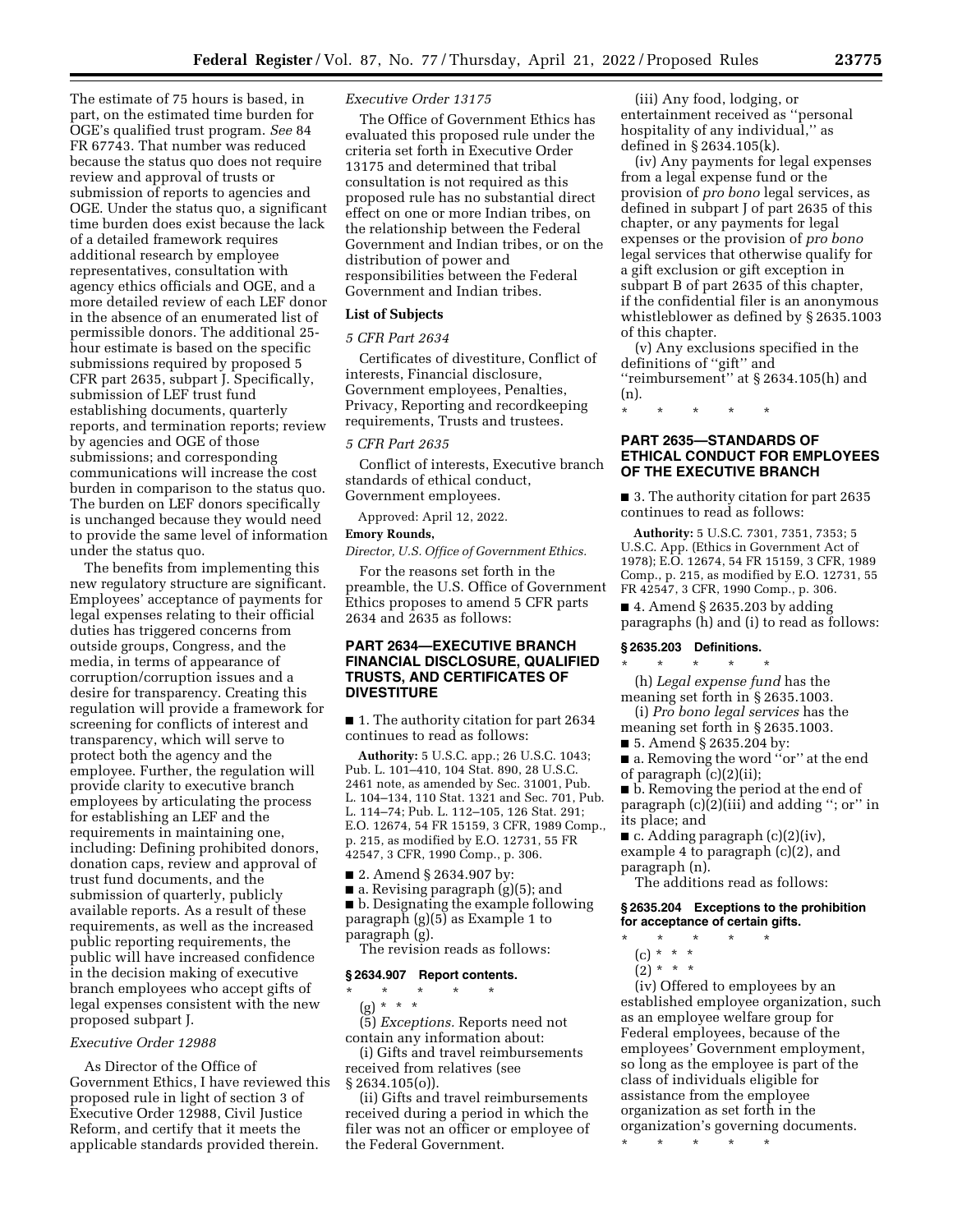*Example 4 to paragraph (c)(2):* A military relief society provides access to financial counseling services, loans, and grants to all sailors and Marines. Service members may accept such benefits because the services are offered by an employee organization that was established before the matter arose and in which membership is because of the employees' Government employment.

\* \* \* \* \* (n) *Legal expense funds and pro bono legal services.* An employee who seeks legal representation for a matter arising in connection with the employee's official position, the employee's prior position on a campaign of a candidate for President or Vice President, or the employee's prior position on a Presidential Transition Team may accept:

(1) Payments for legal expenses paid out of a legal expense fund that is established and operated in accordance with subpart J of this part; and

(2) *Pro bono* legal services provided in accordance with subpart J of this part. ■ 6. Add subpart J to read as follows:

# **Subpart J—Legal Expense Funds**

Sec.

| 2635.1001 Overview. |                                 |
|---------------------|---------------------------------|
| 2635.1002           | Applicability and related       |
| considerations.     |                                 |
| 2635.1003           | Definitions.                    |
| 2635.1004           | Establishment.                  |
| 2635.1005           | Administration.                 |
| 2635.1006           | Contributions and use of funds. |
| 2635.1007           | Reporting requirements.         |
| 2635.1008           | Termination of a legal expense  |
| fund.               |                                 |
| 2635.1009           | Pro bono legal services.        |

# **§ 2635.1001 Overview.**

This subpart contains standards for an employee's acceptance of payments for legal expenses through a legal expense fund and an employee's acceptance of *pro bono* legal services. Legal expenses covered by this subpart are those for a matter arising in connection with the employee's past or current official position, the employee's prior position on a campaign, or the employee's prior position on a Presidential Transition Team.

#### **§ 2635.1002 Applicability and related considerations.**

(a) *Applicability.* This subpart applies to an employee who seeks to accept payments for legal expenses from a legal expense fund or the provision of *pro bono* legal services. The legal expenses or the provision of *pro bono* legal services must be for a matter arising in connection with the employee's past or current official position, the employee's prior position on a campaign, or the employee's prior position on a Presidential Transition Team.

(b) *Not covered by this subpart.* The following types of payments for legal expenses or *pro bono* legal services are not covered by this subpart:

(1) *Personal matters.* Payments for legal expenses or the provision of *pro bono* legal services related to matters that do not arise in connection with the employee's past or current official position, the employee's prior position on a campaign, or the employee's prior position on a Presidential Transition Team, such as a matter that is primarily personal in nature, are not covered by this subpart. Personal matters include, but are not limited to, tax planning, personal injury litigation, protection of property rights, family law matters, and estate planning or probate matters.

*Example 1 to paragraph (b)(1):* A Department of Homeland Security employee wants to set up a legal expense fund in connection with the employee's divorce and custody proceeding. This is a personal matter and the employee may not establish a legal expense fund under this subpart, but may use other gift exceptions and exclusions in accordance with subparts B and C of this part as appropriate.

(2) *Gifts acceptable according to a gift exclusion or exception.* Payments for legal expenses or the provision of *pro bono* legal services that otherwise qualify for a gift exclusion or exception other than § 2635.204(n) are not covered by this subpart.

*Example 1 to paragraph (b)(2):* A Central Intelligence Agency employee is facing administrative disciplinary action due to an issue with the employee's security clearance and would like to seek financial assistance to pay for an attorney. Even though this matter arose in connection with their official position, if the employee's parents offer to cover the legal expenses, that donation is not subject to this subpart, as it would be subject to the gift exception at § 2635.204(b).

**Note 1 to paragraph (b):** Acceptance of legal expense payments or *pro bono*  legal services not covered by this subpart must be analyzed under subpart B of this part.

(c) *Related considerations*—(1) *Gifts between employees.* Acceptance of legal expense payments or the provision of *pro bono* legal services from another employee must be analyzed under 18 U.S.C. 205 and subpart C of this part.

(2) *Impartiality.* An employee beneficiary will be treated as having a covered relationship for one year within the meaning of § 2635.502(b)(1) with a legal expense fund's trustee and donors, as well as any *pro bono* legal services providers. The one-year period of disqualification for each donor begins to run on the most recent date the legal expense fund donation is received from that donor or, in the case of *pro bono*  services, the last date *pro bono* services were provided. The employee beneficiary must take appropriate steps to avoid an appearance of loss of impartiality in the performance of their official duties in accordance with § 2635.502.

*Example 1 to paragraph (c)(2):* A donor contributed to a Social Security Administration (SSA) employee's legal expense fund. Three months after this contribution was made, the donor submitted a disability claim. Under the circumstances, the SSA employee would be correct in concluding that a reasonable person would be likely to question the employee's impartiality if the employee were to participate in evaluating that disability claim.

(3) *Misuse of position.* Legal expense fund payments must be solicited and accepted consistent with the provisions in subpart G of this part relating to the use of public office for private gain, use of nonpublic information, use of Government property, and use of Government time.

*Example 1 to paragraph (c)(3):* A Transportation Security Administration (TSA) employee retains legal counsel due to an investigation into inappropriate behavior in their department, and the employee establishes a legal expense fund in accordance with this subpart. Neither the employee nor the legal expense fund's trustee may use the TSA agency seal in materials to imply the Government endorses the legal expense fund, or use nonpublic details of the investigation to solicit contributions to the legal expense fund. Further, the employee may not task subordinates with any work relating to administration of the legal expense fund.

(4) *Financial disclosure.* In addition to the legal expense fund reporting requirements outlined in § 2635.1007, an employee beneficiary who is a public or confidential filer, other than a confidential filer who is an anonymous whistleblower, under part 2634 of this chapter must report gifts of legal expense payments accepted from sources other than the United States Government, including gifts of *pro bono*  services, on the employee's financial disclosure report, subject to applicable thresholds and exclusions.

# **§ 2635.1003 Definitions.**

For purposes of this subpart: *Anonymous whistleblower* means an employee who makes or believes to be making a protected report or disclosure under 5 U.S.C. 2302(b)(8), 5 U.S.C.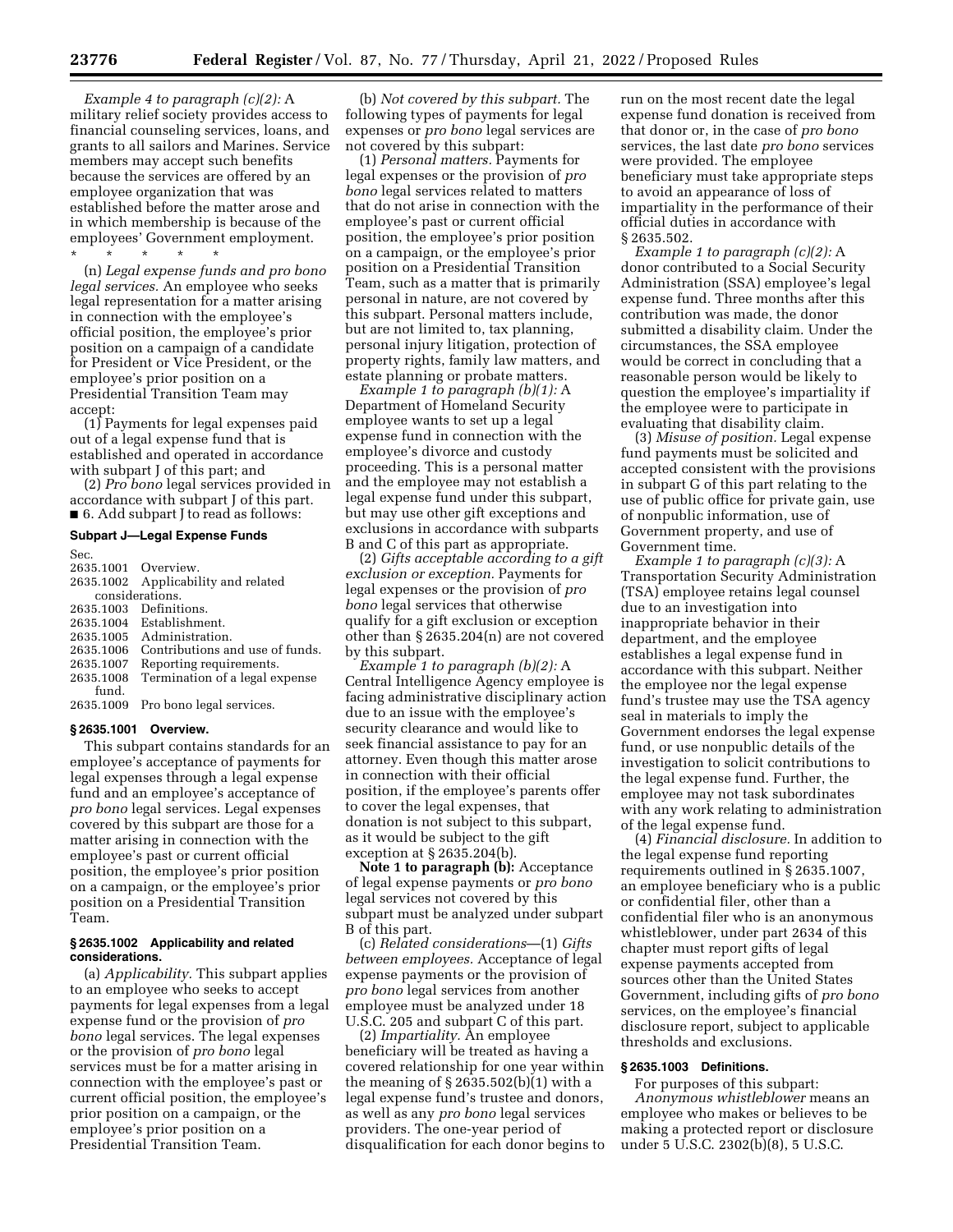2302(b)(9)(C), 5 U.S.C. app. II, 8H, 50 U.S.C. 3517, 50 U.S.C. 3033, or 28 CFR 27.1, and who seeks to remain anonymous.

*Arising in connection with the employee's past or current official position* means the employee's involvement in the legal matter would not have arisen had the employee not held the status, authority, or duties associated with the employee's past or current Federal position.

*Example 1 to this definition of*  ''*arising in connection with the employee's past or current official position*''*:* A Department of Transportation employee is being investigated by the Inspector General for potential misuse of Government resources while on official travel. The Internal Revenue Service (IRS) is separately investigating the employee for misreporting household income on the employee's personal taxes. The employee may use this subpart to establish a legal expense fund concerning the Inspector General investigation because the legal matter arose in connection with their official position. However, this subpart would not apply to the unrelated IRS investigation because that legal matter did not arise in connection with the employee's official position.

*Example 2 to this definition of*  ''*arising in connection with the employee's past or current official position*''*:* A senior military officer faces court-martial charges for sexual harassment of a junior officer. All of the charged misconduct occurred outside official duty hours. Because the officer would not be subject to the Uniform Code of Military Justice had the officer not held their official position, the officer may establish a legal expense fund in accordance with this subpart.

*Arising in connection with the employee's prior position on a campaign* means the employee's involvement in the legal matter would not have arisen had the employee not held the status, authority, or duties associated with the employee's prior position on a campaign of a candidate for President or Vice President.

*Arising in connection with the employee's prior position on a Presidential Transition Team* means the employee's involvement in the legal matter would not have arisen had the employee not held the status, authority, or duties associated with the employee's prior position as a member of the staff of a Presidential Transition Team.

*Employee beneficiary* means an employee as defined by § 2635.102(h) for whose benefit a legal expense fund is established under this subpart.

*Legal expense fund* means a fund established to receive contributions and to make distributions of legal expense payments.

*Legal expense payment or payment for legal expenses* means anything of value received by an employee under circumstances that make it clear that the payment is intended to defray costs associated with representation in a legal, congressional, or administrative proceeding.

*Pro bono legal services* means legal services provided without charge to the employee beneficiary or for less than market value as defined in § 2635.203(c) to an employee who seeks legal representation for a matter arising in connection with the employee's official position, the employee's prior position on a campaign, or the employee's prior position on a Presidential Transition Team.

#### **§ 2635.1004 Establishment.**

(a) *Structure.* A legal expense fund must be established as a trust that conforms with the requirements of this part and applicable state law. To the extent the requirements of this part and applicable state law are incompatible, the Director of the Office of Government Ethics may permit such deviations from this part as necessary to ensure compatibility with applicable state law.

(b) *Grantor.* The legal expense fund must be established by the employee beneficiary.

(c) *Trustee.* A legal expense fund must be administered by a trustee who is not:

(1) The employee beneficiary; (2) A spouse, parent, or child of the employee beneficiary;

(3) Any other employee of the Federal executive, legislative, or judicial branches;

(4) An agent of a foreign government as defined in 5 U.S.C. 7342(a)(2);

(5) A lobbyist as defined by 2 U.S.C. 1602(10) who is currently registered pursuant to 2 U.S.C. 1603(a); or

(6) A person who has interests that may be substantially affected by the performance or nonperformance of the employee beneficiary's official duties.

(d) *Employee beneficiary.* (1) Except as provided in paragraph (d)(2) of this section, a legal expense fund must be established for the benefit of a single, named employee beneficiary.

(2) A legal expense fund for the benefit of an anonymous whistleblower may be established without disclosing the identity of the anonymous whistleblower to anyone other than the trustee.

(e) *Filing and approval of legal expense fund trust document.* An employee beneficiary may not solicit or accept contributions or distributions through a legal expense fund before:

(1) Filing the legal expense fund document in accordance with paragraph (f) of this section; and

(2) Receiving approval for the legal expense fund in accordance with paragraph (g)(1) of this section.

(f) *Filing of legal expense fund trust document.* (1) The employee beneficiary, or the trustee or representative of the employee beneficiary, must file the legal expense fund trust document with the designated agency ethics official at the agency where the employee beneficiary is employed.

(2) An employee beneficiary who is an anonymous whistleblower may choose to file a legal expense fund trust document anonymously through the employee beneficiary's trustee or representative with the Office of Government Ethics only. If the Office of Government Ethics receives a legal expense fund trust document from a covert employee of the Intelligence Community, the Office of Government Ethics will handle the document as classified, according to procedures agreed upon with the employee's agency.

(g) *Approval of legal expense fund trust document*—(1) *Designated agency ethics official approval.* The designated agency ethics official must determine, based on the submitted trust document and information regarding the trustee, whether to approve a legal expense fund trust document filed by an employee beneficiary, other than an anonymous whistleblower choosing to file with the Office of Government Ethics, within 30 calendar days of filing.

(i) *Standard for approval.* The designated agency ethics official must approve a legal expense fund that is, based on the submitted trust document and information regarding the trustee, in compliance with this subpart.

(ii) *Transmission of trust documents to the Office of Government Ethics.*  Following approval, the signed legal expense fund trust document must be forwarded to the Office of Government Ethics within seven calendar days.

(iii) *Exception for anonymous whistleblowers.* The Office of Government Ethics will serve as the approving authority for anonymous whistleblowers who choose to file a legal expense fund trust document anonymously with the Office of Government Ethics only.

(2) *Office of Government Ethics review.* Following approval by the designated agency ethics official, the Office of Government Ethics will conduct a second review of the legal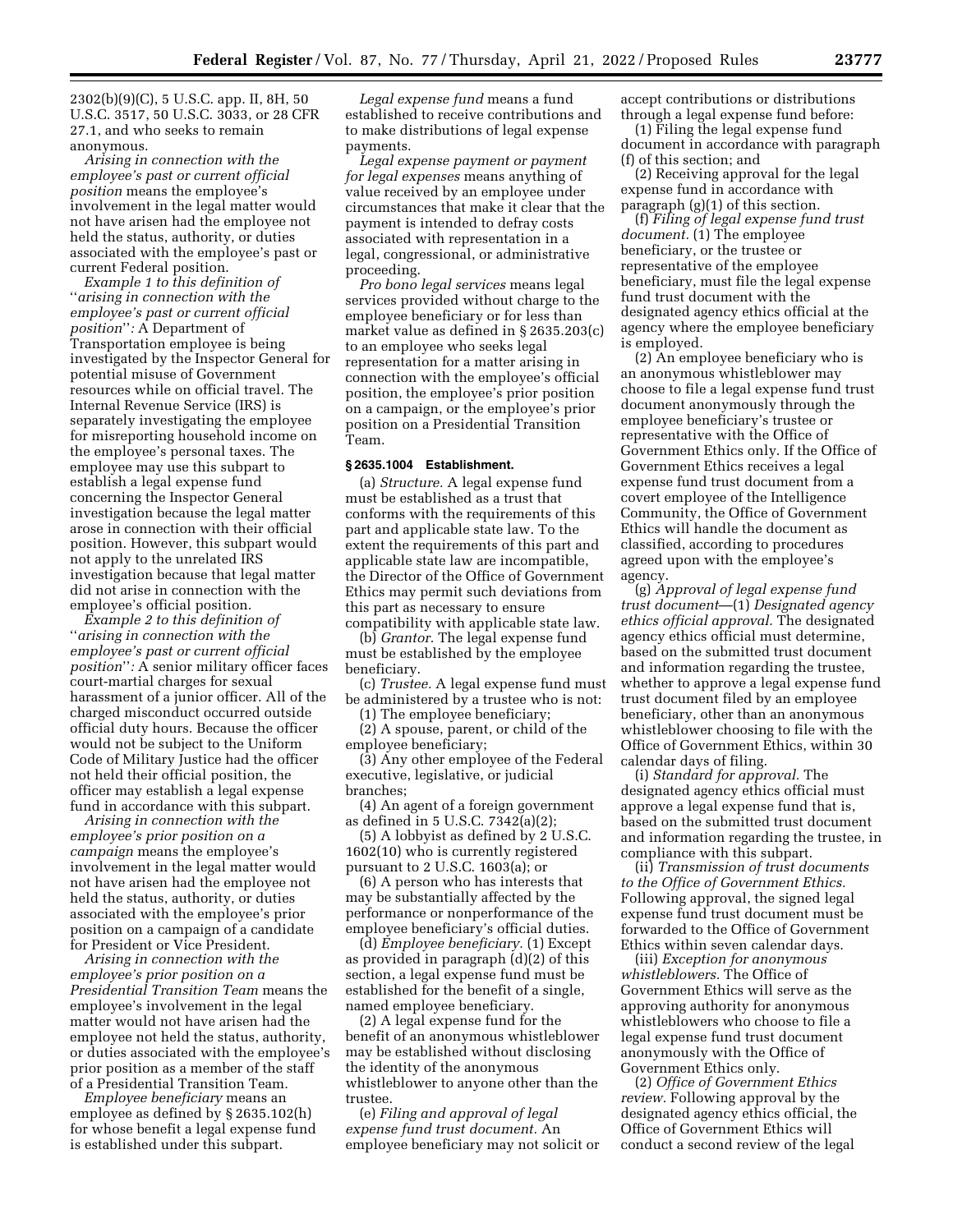expense fund trust documents of the employee beneficiaries listed in paragraph (g)(2)(ii) of this section within 30 calendar days of receipt.

(i) *Standard for review.* The Office of Government Ethics will review the legal expense fund trust document to determine whether it conforms with the requirements established by this subpart. If defects are ascertained, the Office of Government Ethics will bring them to the attention of the approving agency and the employee beneficiary or the employee beneficiary's trustee or representative, who will have 30 calendar days to take necessary corrective action.

(ii) *Employee beneficiaries requiring secondary Office of Government Ethics review.* The Office of Government Ethics will review the legal expense fund trust documents of the following employee beneficiaries:

(A) The Postmaster General;

(B) The Deputy Postmaster General; (C) The Governors of the Board of Governors of the United States Postal Service;

(D) A designated agency ethics official;

(E) Employees of the White House Office and the Office of the Vice President; and

(F) Officers and employees in offices and positions which require confirmation by the Senate, other than members of the uniformed services and Foreign Service Officers below the rank of Ambassador.

(3) *Right to Appeal.* If the approval of a legal expense fund has been denied, the requester may appeal the denial within 60 days by mail or email to the Director of the U.S. Office of Government Ethics. Requests sent by mail should be addressed to 1201 New York Avenue NW, Suite 500, Washington, DC 20005–3917. The envelope containing the request and the letter itself should both clearly indicate that the subject is a legal expense fund appeal. Email requests should be sent to *[usoge@oge.gov](mailto:usoge@oge.gov)* and should indicate in the subject line that the message contains a legal expense fund appeal.

(h) *Amendments.* The trust document may only be amended if the trustee and employee beneficiary file the amended legal expense fund trust document in accordance with paragraph (f) of this section and seek approval in accordance with paragraph (g) of this section.

(i) *One legal expense fund.* No employee beneficiary may establish or maintain more than one legal expense fund at any one time. An employee may not later establish a second legal expense fund for the same legal matter.

(j) *Conforming existing legal expense funds.* In order for employee beneficiaries who have existing legal expense funds to receive legal expense payments from the existing legal expense fund, the employee beneficiary must comply with §§ 2635.1005(b), 2635.1006, and 2635.1007 by [90 calendar days after the effective date of the final rule].

(k) *Public access.* Approved legal expense fund trust documents will be made available by the Office of Government Ethics to the public on its website within 30 calendar days of receipt. The trust fund documents will be sortable by employee beneficiary's name, agency, and position, as well as type of document and document date. Legal expense fund trust documents filed by anonymous whistleblowers will not be made available to the public. Legal expense fund trust documents that are made available to the public will not include any information that would identify individuals whose names or identities are otherwise protected from public disclosure by law.

#### **§ 2635.1005 Administration.**

(a) *Trustee's duties and powers.* A trustee of a legal expense fund is responsible for:

(1) Operating the legal expense fund trust consistent with this part and applicable state law;

(2) Operating as a fiduciary for the employee beneficiary in relation to the legal expense fund property and the legal expense fund purpose;

(3) Providing information to the employee beneficiary as necessary to comply with the Ethics in Government Act, 5 U.S.C. app. 102(a)(2), part 2634 of this chapter, and this part; and

(4) Notifying donors and payees that their names will be disclosed on the OGE website.

(b) *Limitation on role of employee beneficiary.* An employee beneficiary may not exercise control over the legal expense fund property.

#### **§ 2635.1006 Contributions and use of funds.**

(a) *Contributions.* A legal expense fund may only accept contributions of payments for legal expenses from permissible donors listed in paragraph (b) of this section.

(b) *Permissible donors.* A permissible donor includes:

(1) An individual who is not:

(i) An agent of a foreign government as defined in 5 U.S.C. 7342(a)(2);

(ii) A lobbyist as defined by 2 U.S.C. 1602(10) who is currently registered pursuant to 2 U.S.C. 1603(a);

(iii) Acting on behalf of, or at the direction of, another individual or entity in making a donation;

(iv) Donating anonymously;

(v) Seeking official action by the employee beneficiary's agency; (vi) Doing business or seeking to do

business with the employee beneficiary's agency;

(vii) Conducting activities regulated by the employee beneficiary's agency other than regulations or actions affecting the interests of a large and diverse group of persons;

*Example 1 to paragraph (b)(1)(vii):* A donor contributed to a Department of State employee's legal expense fund. The donor has recently applied to renew their United States Passport. Because the Department of State's passport renewal office affects the interests of a large and diverse group of people, the donation is permissible under paragraph  $(b)(1)(vii)$  of this section.

(viii) Substantially affected by the performance or nonperformance of the employee beneficiary's official duties; or

(ix) An officer or director of an entity that is substantially affected by the performance or nonperformance of the employee beneficiary's official duties.

(2) A national committee of a political party as defined by 52 U.S.C. 30101(14), (16) or, for former members of a campaign of a candidate for President or Vice President, the campaign, provided that the donation is not otherwise prohibited by law and the entity is not substantially affected by the performance or nonperformance of an employee beneficiary's official duties.

**Note 1 to paragraph (b):** Acceptance of a legal expense payment from another employee must be analyzed under subpart C of this part.

(c) *Contribution limits.* A legal expense fund may not accept more than \$10,000 from any single permissible donor per calendar year of the fund.

**Note 2 to paragraph (c):** As discussed in § 2635.1002(b)(2), payments for legal expenses or the provision of *pro bono*  legal services that otherwise qualify for a gift exclusion or exception other than § 2635.204(n) in subpart B of this part are not covered by this subpart.

(d) *Use of funds.* Legal expense fund payments must be used only for the following purposes:

(1) An employee beneficiary's legal expenses related to those legal proceedings arising in connection with the employee's past or current official position, the employee's prior position on a campaign, or the employee's prior position on a Presidential Transition Team;

(2) Expenses incurred in soliciting for and administering the fund; and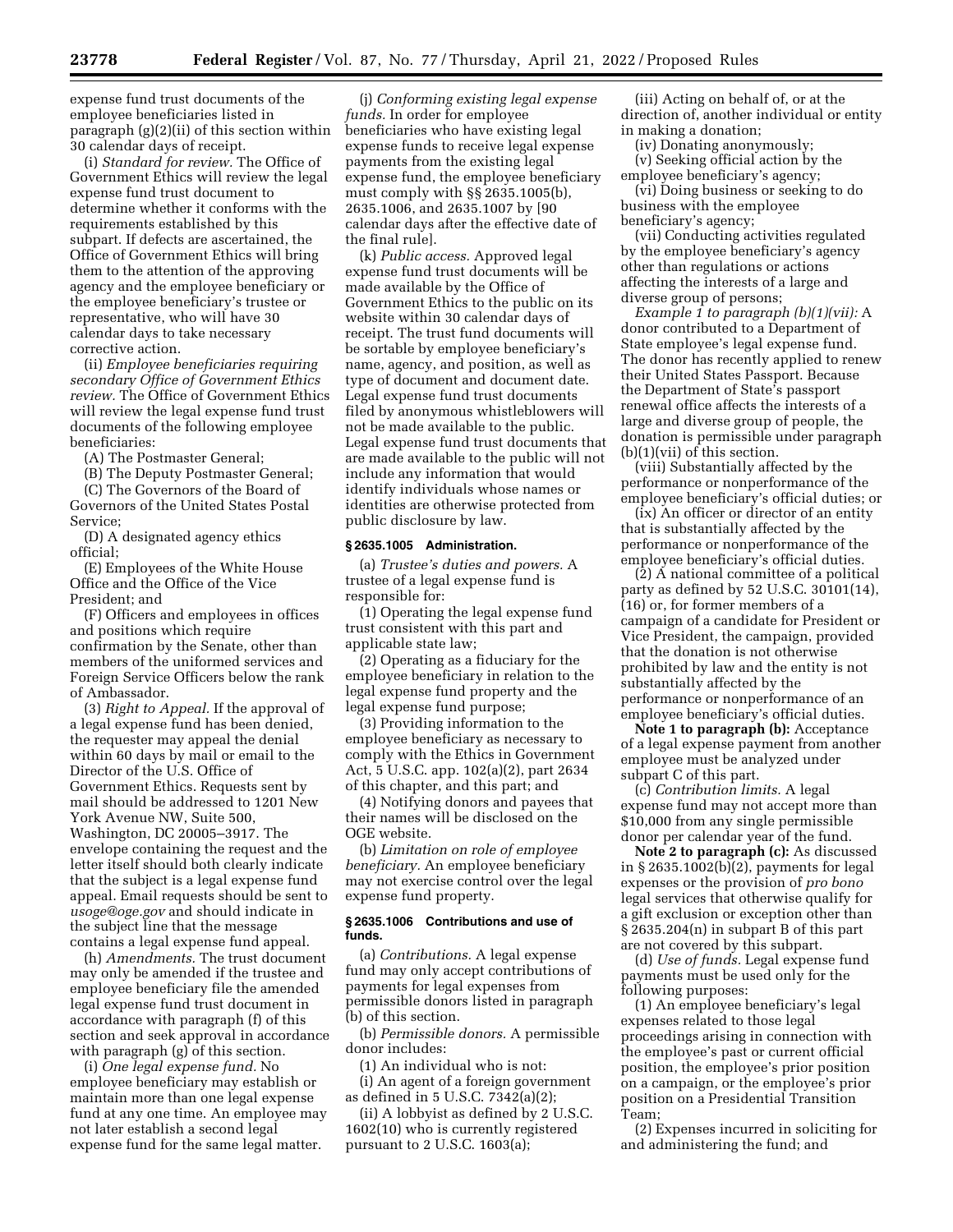(3) Expenses for the discharge of Federal, state, and local tax liabilities that are incurred as a result of the creation, operation, or administration of the fund.

*Example 1 to paragraph (d):* An employee beneficiary's attorney determines it is necessary to employ an expert witness related to a legal proceeding arising in connection with the employee beneficiary's official position. Funds may be distributed from the legal expense fund to pay fees and expenses for the expert witness.

# **§ 2635.1007 Reporting requirements.**

(a) *Quarterly reports.* An employee beneficiary must file quarterly reports that include the following information until the trust is terminated or an employment termination report is filed as set forth in paragraph (d) of this section.

(1) *Contributions.* An employee beneficiary must report the donor's name, employer, date(s) of contribution, and amount for each donor that makes a contribution exceeding \$250 during the quarterly reporting period. For the report due January 30, an employee beneficiary must also disclose contributions from a single donor that exceed \$250 for the prior calendar year unless the contributions have been disclosed on a prior quarterly report.

(2) *Distributions.* An employee beneficiary must report the payee's name, date(s) of distribution, amount, and purpose of any distribution from the legal expense fund exceeding \$250 during the quarterly reporting period. For the report due January 30, an employee beneficiary must also disclose distributions to a single source that exceed \$250 for the prior calendar year unless the distributions have been disclosed on a prior quarterly report.

(b) *Filing of reports.* (1) The employee beneficiary must file all reports required in this section with the designated agency ethics official at the agency where the employee beneficiary is employed. The trustee or a representative of the employee beneficiary may file a report on behalf of the employee beneficiary.

(2) An employee beneficiary who is an anonymous whistleblower may choose to file reports anonymously through the employee beneficiary's trustee or representative with the Office of Government Ethics. If the Office of Government Ethics receives a quarterly report from a covert employee of the Intelligence Community, the Office of Government Ethics must handle the document as classified, according to procedures agreed upon with the employee's agency.

(c) *Reporting periods and due dates.*  Quarterly reports must cover the reporting periods and comply with the following due dates:

(1) January 1 to March 31, with the report due on April 30.

(2) April 1 to June 30, with the report due on July 30.

(3) July 1 to September 30, with the report due on October 30.

(4) October 1 to December 31, with the report due on January 30 of the following year.

(5) If the scheduled due date falls on a Saturday, Sunday or Federal Holiday, the report will instead be due the next business day.

(d) *Employment termination report.* If the employee beneficiary is leaving executive branch employment, the employee beneficiary must file an employment termination report no later than their last day of employment. No contributions may be accepted for or distributions paid by the legal expense fund between the date of the filing and the employee beneficiary's termination date. The report must include the following:

(1) A report of contributions received and distributions made as required by paragraph (a) of this section between the end of the last quarterly reporting period and the date of the report; and

(2) A statement as to whether the trust will be terminated or remain in force after the employee beneficiary terminates their executive branch employment.

(e) *Extensions.* For each quarterly or employment termination report, a single extension of 30 calendar days may be granted by the Director of the Office of Government Ethics, or the employee beneficiary's designated agency ethics official if filing with agency, for good cause upon written request by the employee beneficiary or the trustee.

(f) *Review of reports*—(1) *Designated agency ethics official review.* The designated agency ethics official must review reports within 30 calendar days of filing.

(i) *Standard for review.* The designated agency ethics official will review the report to determine that:

(A) The information required under paragraph (a) of this section is reported for each contribution and distribution; and

(B) Contributions to and distributions from the trust are in compliance with § 2635.1006.

(ii) *Transmission of reports to the Office of Government Ethics.* Following review, all reports must be forwarded in unclassified format to the Office of Government Ethics within seven calendar days.

(iii) *Office of Government Ethics review for anonymous whistleblowers.*  The Office of Government Ethics will serve as the reviewing authority for anonymous whistleblowers who choose to file reports anonymously with the Office of Government Ethics only.

(2) *Office of Government Ethics review.* Following review by the designated agency ethics official, the Office of Government Ethics will conduct a second review of the reports of the employee beneficiaries listed in paragraph (f)(2)(ii) of this section within 30 calendar days of the receipt.

(i) *Standard for review.* The Office of Government Ethics will review the report to determine whether it conforms with the requirements established by this subpart. If defects are ascertained, the Office of Government Ethics will bring them to the attention of the reviewing agency and the employee beneficiary or the employee beneficiary's trustee or representative, who will have 30 calendar days to take necessary corrective action.

(ii) *Employee beneficiaries requiring secondary Office of Government Ethics review.* The Office of Government Ethics will review the reports of the following employee beneficiaries:

(A) The Postmaster General;

(B) The Deputy Postmaster General; (C) The Governors of the Board of

Governors of the United States Postal Service;

(D) A designated agency ethics official;

(E) Employees of the White House Office and the Office of the Vice President; and

(F) Officers and employees in offices and positions which require confirmation by the Senate, other than members of the uniformed services and Foreign Service Officers below the rank of Ambassador.

(g) *Public access.* Quarterly and employment termination reports will be made available by the Office of Government Ethics to the public on its website within 30 calendar days of receipt. The reports will be sortable by employee beneficiary's name, agency, and position, as well as type of document and document date. Quarterly and employment termination reports that are made available to the public by the Office of Government Ethics will not include any information that would identify individuals whose names or identities are otherwise protected from public disclosure by law. The reports filed by anonymous whistleblowers will not be made available to the public.

(h) *Noncompliance*—(1) *Receipt of impermissible contributions.* If the legal expense fund receives a contribution